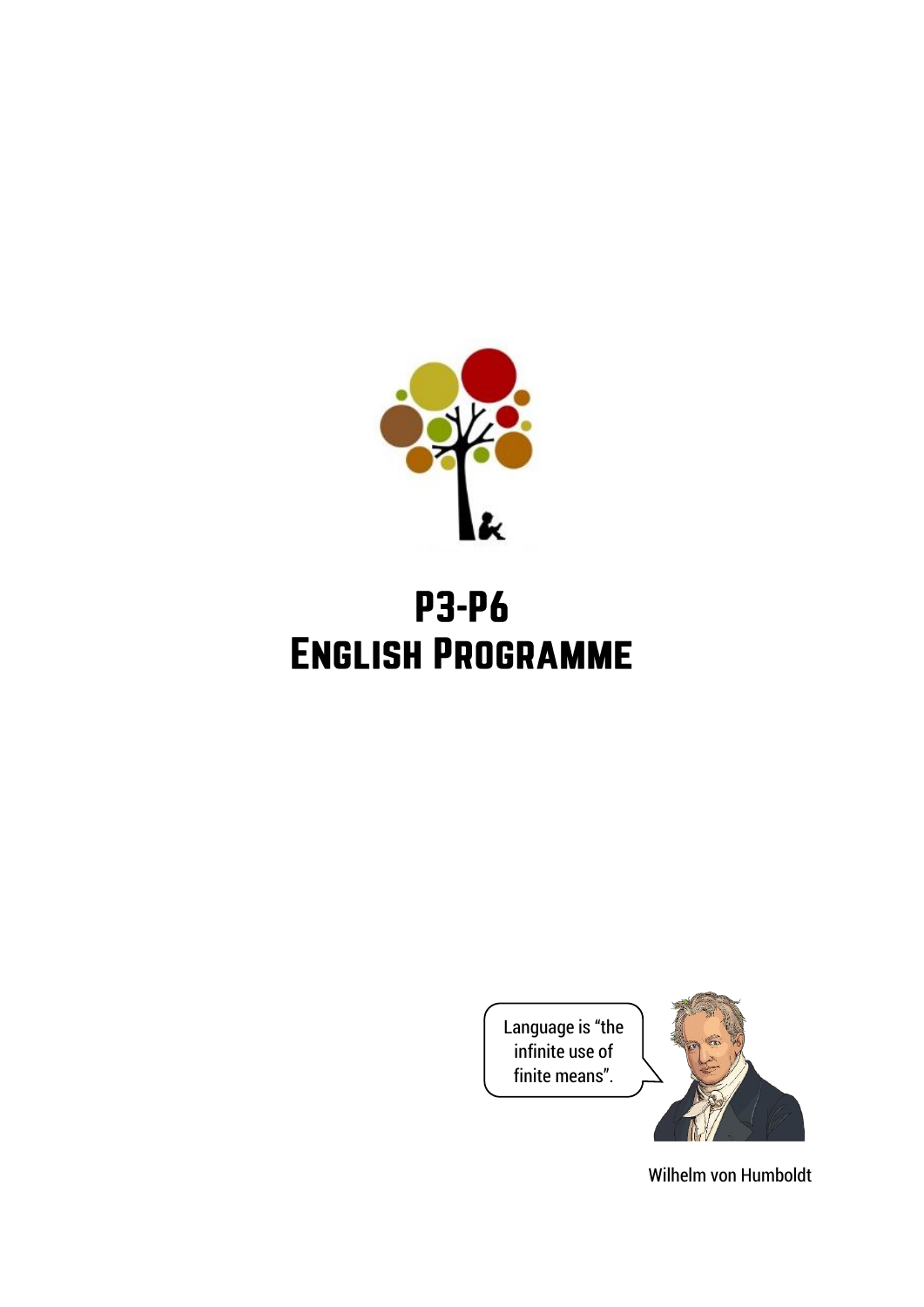# **PROGRAMME HIGHLIGHTS**



## **Comprehensive Coverage**

Covers all the components that are tested in the PSLE English examination

- o Paper 1: Situational Writing, Continuous Writing
- o Paper 2:
	- Booklet A: Grammar, Vocabulary, Vocabulary Cloze, Visual Text Comprehension
	- Booklet B: Grammar Cloze, Editing for Spelling and Grammar, Comprehension Cloze, Synthesis and Transformation, Comprehension Open-ended
- o Paper 3: Listening Comprehension
- o Paper 4: Reading Aloud, Stimulus-based Conversation



## **Skills-Based Learning**

Students will develop

- $\circ$  close reading and critical analysis skills for Comprehension texts and questions
- $\circ$  inference skills that are critical to Comprehension and Cloze exercises



## *S* **Fontent-Based Learning**

Students will be drilled on

- $\circ$  fundamental grammar rules
- o commonly-asked Synthesis and Transformation question types
- o vocabulary words



#### **Engaging Lessons**

- o Hands-on activities
- o Videos & constructive language-based games
- o Discussion-based learning

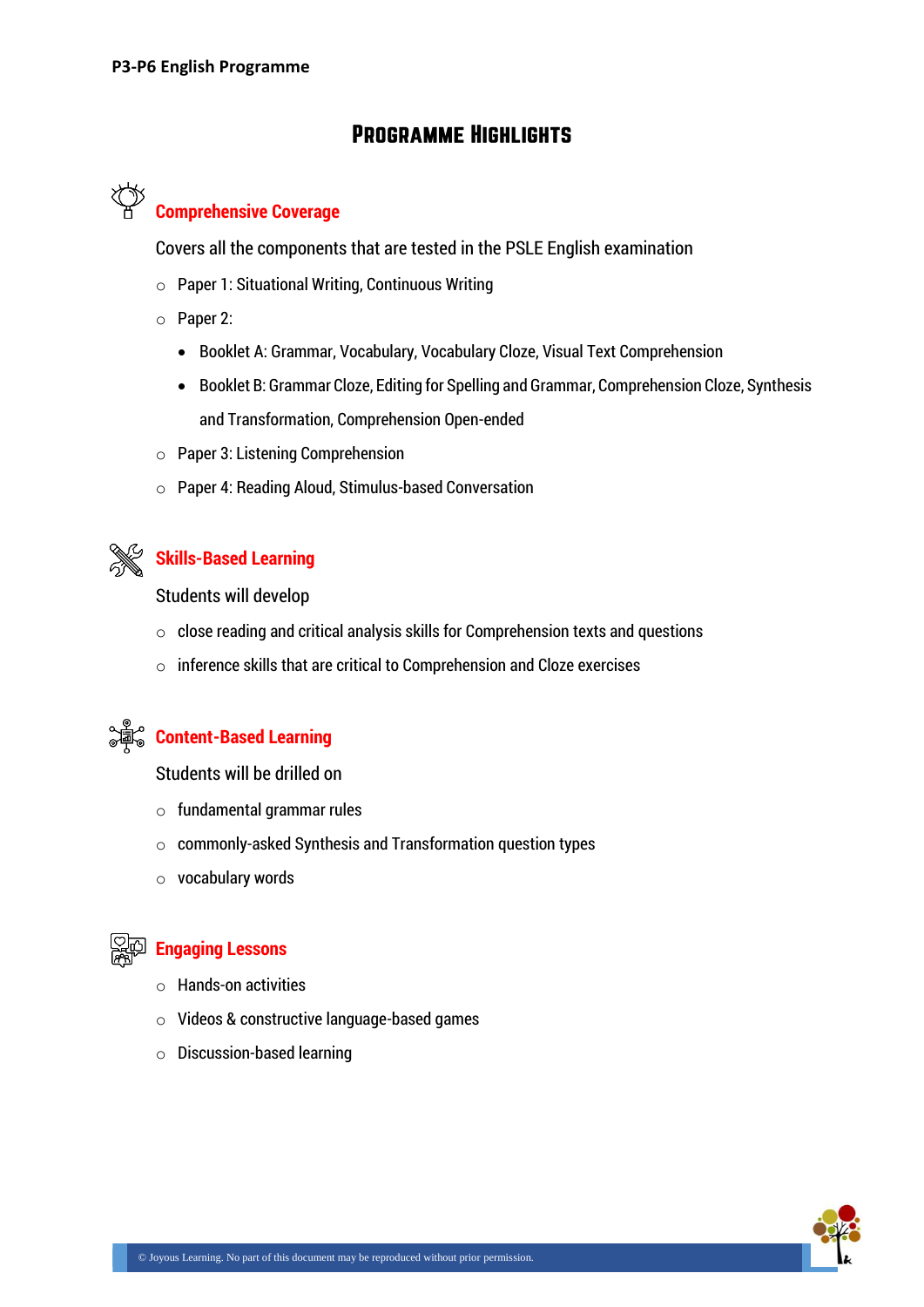

#### **Rigorous Practice**

- o All components (except for Listening Comprehension) are covered every 4 lessons.
- o Students will write at least one full-length Composition every 4 weeks.

## **Oral Communication**

- $\circ$  Paper 4 makes up a significant 15% of the English Paper. Therefore, doing well in this section is critical to securing a good grade.
- $\circ$  Students will undergo biweekly practice sessions for Stimulus-based Conversation where they are trained to speak with confidence and to think on their feet.



## **Experienced English Curriculum Team**

- o All our English teachers are experienced ex-MOE school teachers who have been teaching both primary and secondary level English for 15-20 years.
- o Our English teachers are

Tan Seok Bee

- **Ex-MOE teacher**
- **English Language and English Literature major**

#### Ligaya Ong

- **Ex-MOE teacher**
- **EX-Teacher Trainer and Mentor at a major enrichment chain**
- **English Language and English Applied Discourse major**

#### Sim Kian Ming

- **Ex-MOE teacher**
- Ex-editor of textbooks and assessment books at a major publishing house

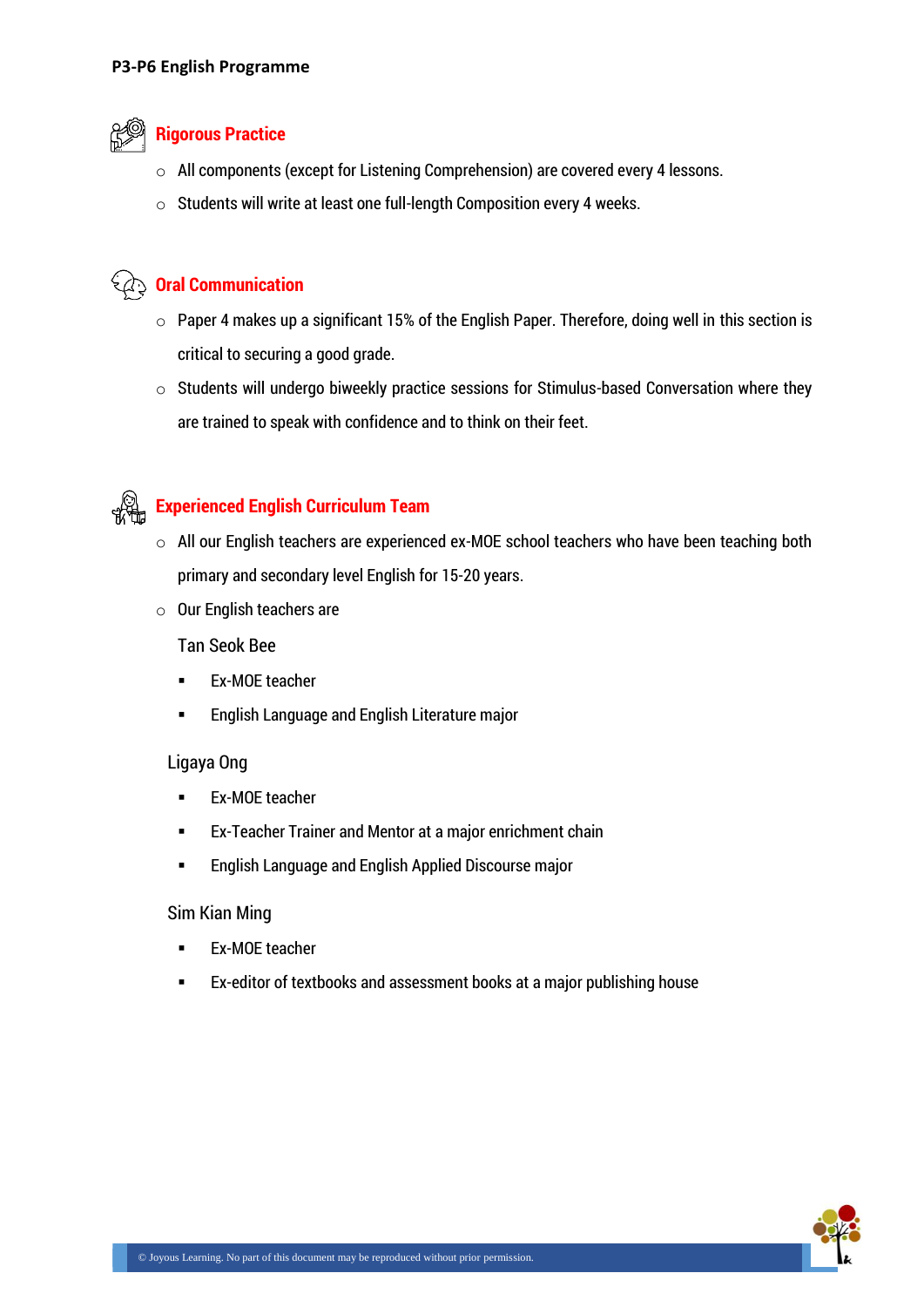# **FREQUENTLY ASKED QUESTIONS**

## **How is the English programme at Joyous Learning different from those offered at other enrichment centres?**

If we have to distil it down to two factors, they would be they quality of curriculum and teachers.

We make use of carefully curated texts to impart general knowledge and stimulate discussions that foster independent reasoning. By doing this, students are able to relate to English as an important tool in daily communication, and not just a textbook subject one learns in school.

Good English teachers are rare gems. They have mastery over the language that enables them to tailor their approach based on a student's competency level and prescribe the right exercises that will help students improve.

#### **What components are covered in the programme? How often do students write compositions?**

The programme covers every component that is tested in the PSLE English paper. It is paced such that every component is covered in a four-week lesson cycle. That means students will complete at least one full-length Composition every four lessons.

#### **If I enrol my child in this programme, do I still need to enrol him/her in The Thinking Writer?**

The Thinking Writer is a creative writing programme with a focus on preparing students for PSLE English Paper 1. Students will complete a variety of writing tasks every lesson and a full-length Composition every two lessons.

Students enrolled in the regular English programme will write Compositions at least once every four lessons. Should that not be sufficient, enrolling your child in The Thinking Writer programme ensures that your child gets the practice he or she needs.